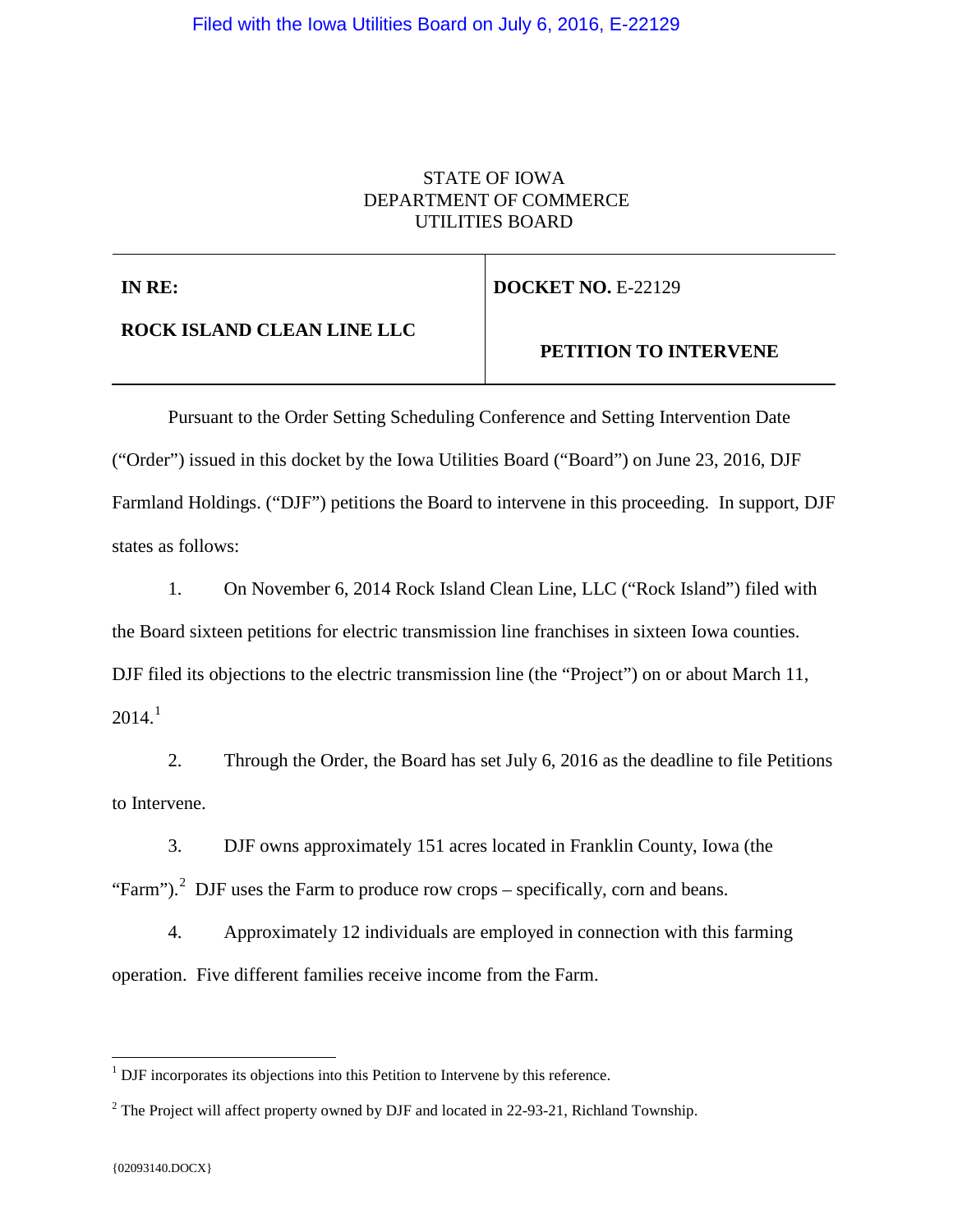## Filed with the Iowa Utilities Board on July 6, 2016, E-22129

5. As proposed, the Project appears to cut across DJF's fields, creating undue injury and inconvenience to DJF.

6. DJF has a clear interest in the subject matter of this proceeding, as it will be directly affected by its outcome. The adverse effects include the loss of high-quality soil (CSR1 of 79.0; CSR2 of 85.7), anticipated severe compaction of the soil and disruption of microorganisms, and anticipated new difficulties in farming the farm, among others. DJF anticipates that these adverse effects will impose significant economic burdens on its farming operation.

7. DJF also anticipates that the location of the lines and towers will significantly impact its ability to use center-pivot irrigation and aerial crop spraying.

8. Additionally, DJF purchased the Farm for the purpose of leasing it to a tenant as a secure investment. DJF specifically chose the Farm because of its location away from potential hazards. Installation of the project and the favoring of Rock Island's economic interests will hinder DJF's purposes in owning the Farm.

9. At this time, DJF intends to primarily monitor the filings, but may submit prepared testimony and exhibits, participate in status and evidentiary hearings, and otherwise participate in the proceeding as a party. Additionally, DJF would like to participate in the scheduling conference set for 2:00 p.m. on July 11, 2016.

10. DJF will be represented by counsel identified below.

WHEREFORE, DJF Farmland Holdings respectfully request that the Board issue an order granting its petition to intervene as a party in this matter and to participate as its interests may appear.